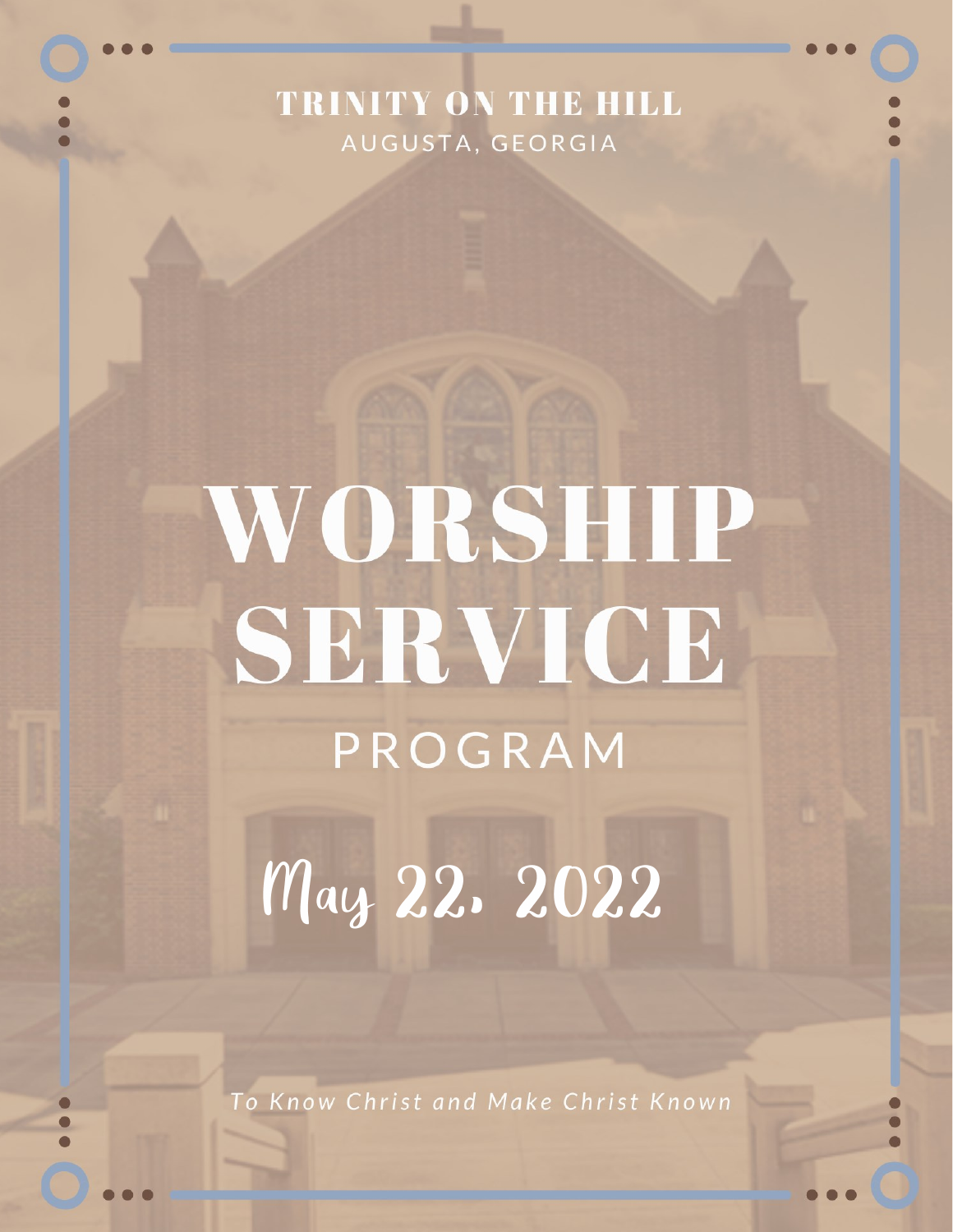## Service of Worship 8:30am & 11:00am We Gather to Celebrate Nick Lowery & Sophie Pollock Prelude **Immortal**, *Invisible* Choral Call to Worship Higher Ground Sanctuary Choir Kevin Pollock Welcome Home Spoken Call to Worship Leader: I will bless the Lord at all times. People: His praise shall continually be in my mouth.

Leader: My soul boasts only in the Lord.

#### People: Let the humble hear and be glad. All: Oh, magnify the Lord with me, and let us exalt His name together!

| Opening Hymn         | Holy, Holy, Holy       | Kevin Pollock         |
|----------------------|------------------------|-----------------------|
| Affirmation of Faith | Apostles' Creed        | <b>Shelley Martin</b> |
| Gloria               | Glory Be to the Father | Kevin Pollock         |

Baptism (8:30) Lilly Eileen Lemieux, daughter of Julia & Garrett Lemieux



# We Celebrate through Prayer & Giving

| <b>Prayer Chorus</b>                                 | <i>Jesus is Lord of All</i>           | Kevin Pollock         |
|------------------------------------------------------|---------------------------------------|-----------------------|
| Morning Prayer / Lord's Prayer                       |                                       | <b>Shelley Martin</b> |
| Hymn (11:00)                                         | <i>What a Friend We Have in Jesus</i> | Kevin Pollock         |
| Celebration of God's Faithfulness Through Generosity |                                       | Rev. Scott Hearn      |
| <b>Special Music</b>                                 | <b>Be Thou My Vision</b>              | Sanctuary Choir       |
|                                                      |                                       |                       |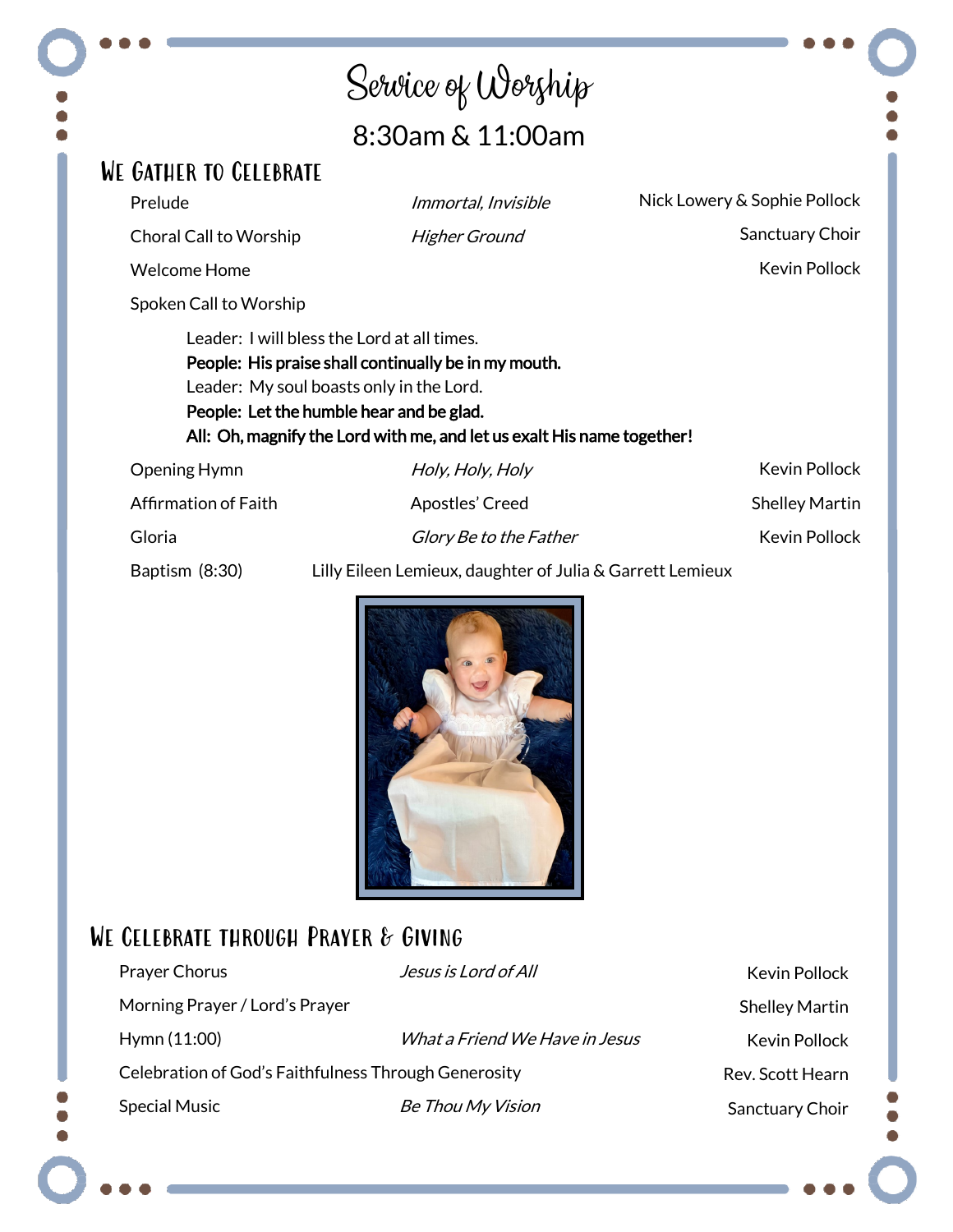| ×<br>× | r |
|--------|---|
|        |   |

## We Celebrate through Hearing God's Word

Scripture Mark 6:1-6

Sermon got virtues? Honor

Rev. Scott Hearn Rev. Scott Hearn

### We Go Out & Show the Wonderful Love of God

| Hymn of Response   | Just as I Am                    | <b>Kevin Pollock</b> |
|--------------------|---------------------------------|----------------------|
| <b>Benediction</b> |                                 | Rev. Scott Hearn     |
| Going Forth        | <i>I Sing Because I'm Happy</i> |                      |
| Postlude           |                                 | Nick Lowery          |

Upcoming Holiday Sundays

Please note the following service times for Memorial Day & 4th of July:

#### May 29

9:45am (3 on the Hill) & 11am traditional service

#### July 3

11am traditional service only

# Upcoming TV Broadcast Preemptions

Please note we will be preempted on NBC on the following dates:

May 29

#### June 5

July 17

Please plan to watch our service on YouTube or Facebook those Sundays

or join us in person!